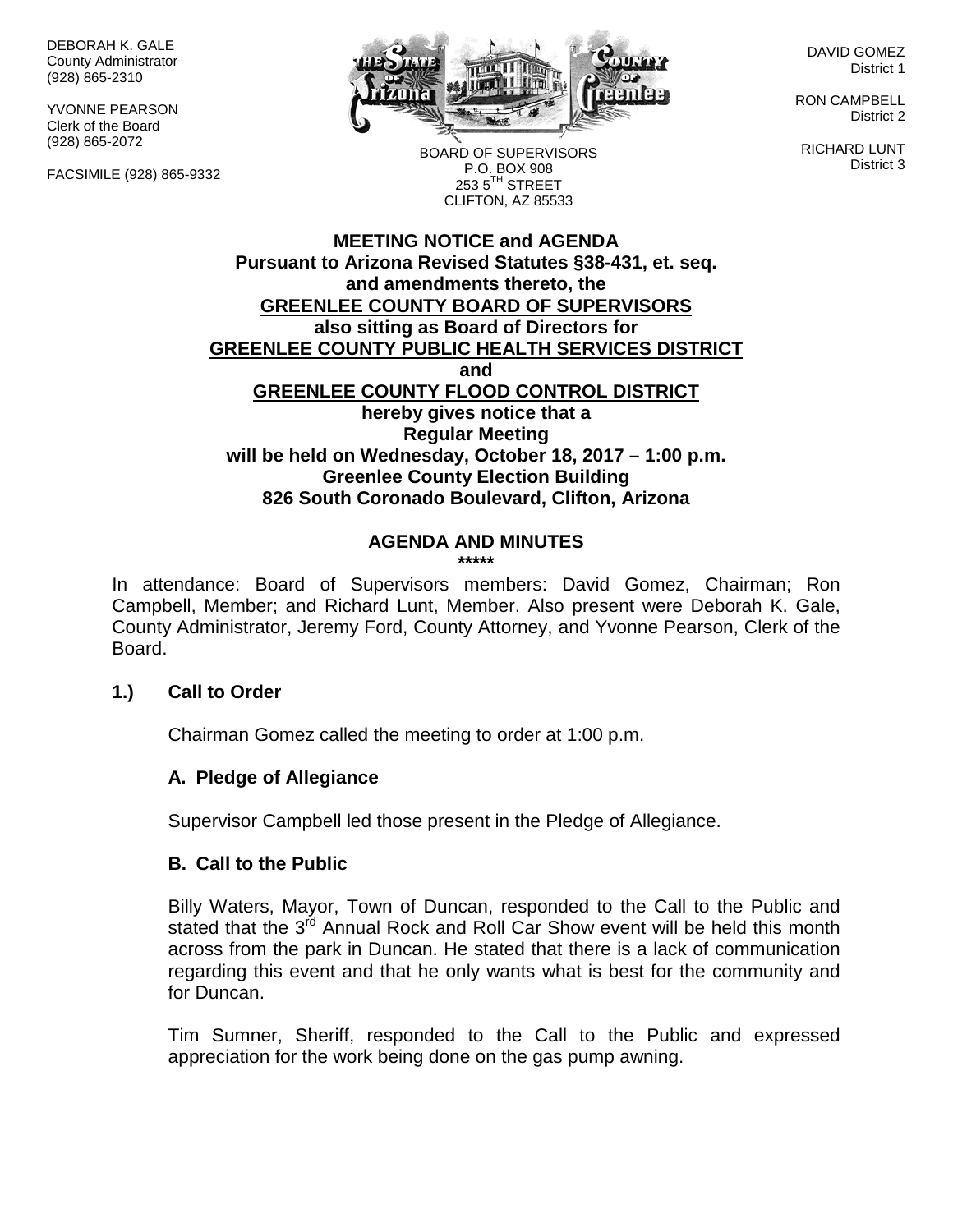**2.) PUBLIC HEALTH SERVICES DISTRICT – the Board of Supervisors will convene as the Board of Directors of the Greenlee County Public Health Services District and will reconvene as the Board of Supervisors following consideration of these items:**

#### **A. Consent Agenda**

**1. Clerk of the Board: Consideration of approval of Public Health Services District expense warrants in excess of \$1,000.00**

Upon motion by Supervisor Lunt, seconded by Supervisor Campbell, and carried unanimously, the Board approved the Public Health Services District Consent Agenda as presented.

**3.) FLOOD CONTROL DISTRICT – the Board of Supervisors will convene as the Board of Directors of the Greenlee County Flood Control District and will reconvene as the Board of Supervisors following consideration of these items:**

## **A. Consent Agenda**

**1. Clerk of the Board: Consideration of approval of Flood Control District expense warrants in excess of \$1,000.00**

Upon motion by Supervisor Lunt, seconded by Supervisor Campbell, and carried unanimously, the Board approved the Flood Control District Consent Agenda as presented.

#### **4.) Ben Menges, President, Greenlee County Cattle Growers A. Consideration of Greenlee County's membership with the Arizona/New Mexico Coalition of Counties Organization**

Mr. Menges requested that the Board consider membership with the Coalition of Arizona/New Mexico Counties Organization. He stated that he believes that the concerns that caused the County to withdraw membership have been addressed and have been addressed well. The bylaws of the organization have been rewritten and a new insurance policy has been purchased and that the debt owed will be paid with funds volunteered from the membership. Supervisor Lunt expressed concerns that the organization is \$176,000 in debt and that not all members are paying and not supporting the organization. The Board requested that an Executive Session be scheduled at the next meeting for legal advice from the County Attorney regarding membership.

# **5.) Monica Stauffer, Superior Court Judge**

**A. Consideration of the appointment of Elizabeth Morales as licensed Public Fiduciary**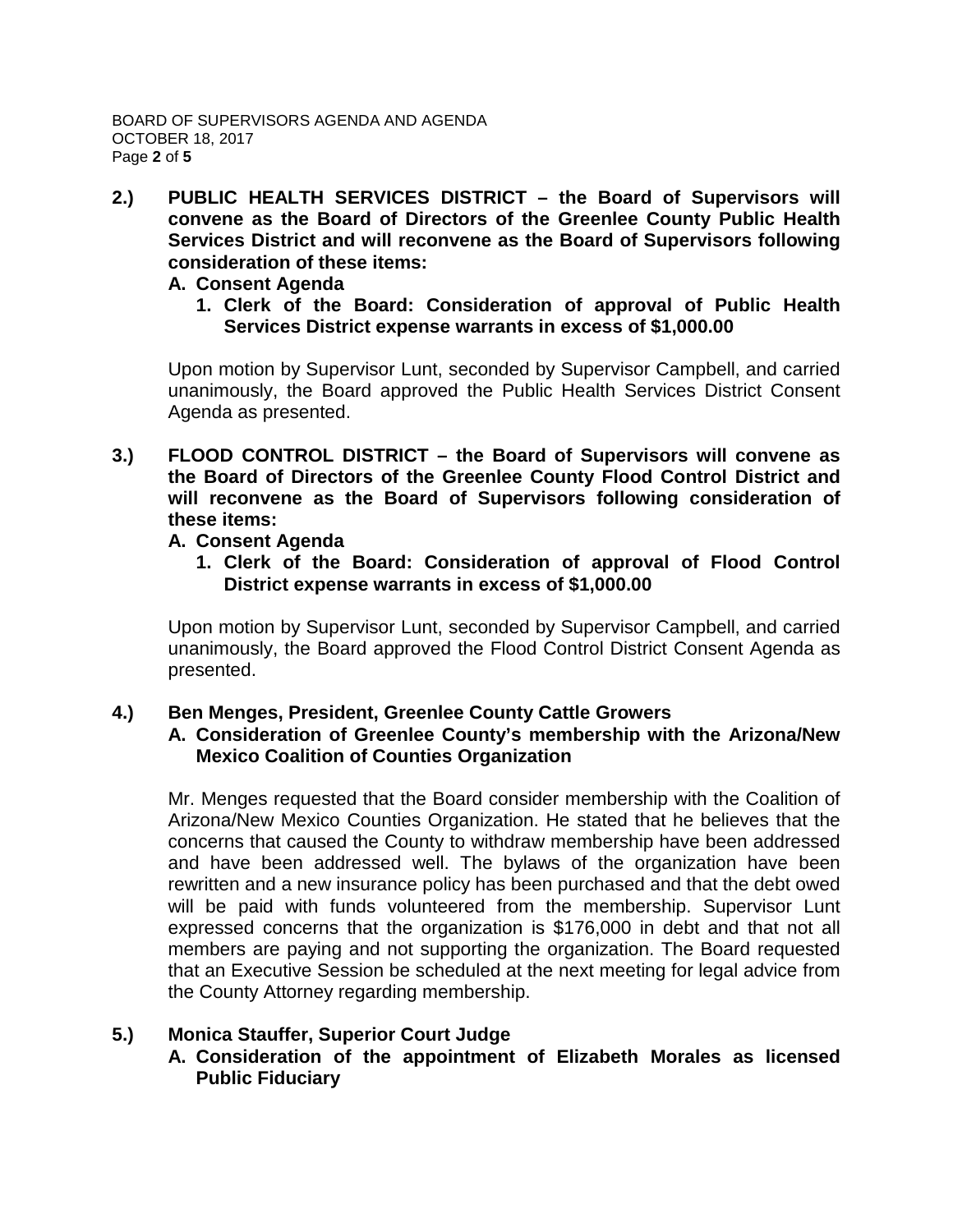Judge Stauffer explained that it is a three year process to become a licensed public fiduciary and that Ms. Morales completed the requirements in two years. Ms. Morales has been working under the authority and supervision of Greenlee County Public Fiduciary Nora Garza but now can work on her own. Judge Stauffer presented a very nice framed copy of the license to Ms. Morales. Upon motion by Supervisor Lunt, seconded by Supervisor Campbell, and carried unanimously, the Board appointed Elizabeth Morales as a licensed Public Fiduciary for Greenlee County.

## **6.) Pam Pollock, Superior Court Clerk**

## **A. Consideration of increasing part time employee hours from 19 hours per week to 24 hours per week based upon approved increased grant funding for this position**

Ms. Pollock stated that her office has received additional funding from the grant that funds this position and requested an increase in hours from 19 to 24 with benefits including medical, vacation and sick leave which will all be covered with the grant funding. Upon motion by Supervisor Lunt, seconded by Supervisor Campbell, and carried unanimously, the Board approved the request as presented.

## **7.) Kay Gale, County Administrator A. County Supervisors Association Legislative Proposals Review**

Ms. Gale reviewed the several legislative proposals to be considered for support at the upcoming County Supervisors Association Legislative Summit. Governor Ducey will be the guest speaker at the Summit.

## **B. Greenlee County Ambulance Service**

Ms. Gale stated that she will bring this item back at the November  $7<sup>th</sup>$  Board meeting.

## **C. County and State budget and legislative issues**

Ms. Gale spoke of the information and presentation at the last County Managers meeting by a representative of the Governor's Office regarding the State Budget and the anticipated shortfall over the next two years.

## **D. Calendar of Events**

The Calendar of Events was reviewed with a Special Meeting scheduled for October 30<sup>th</sup>.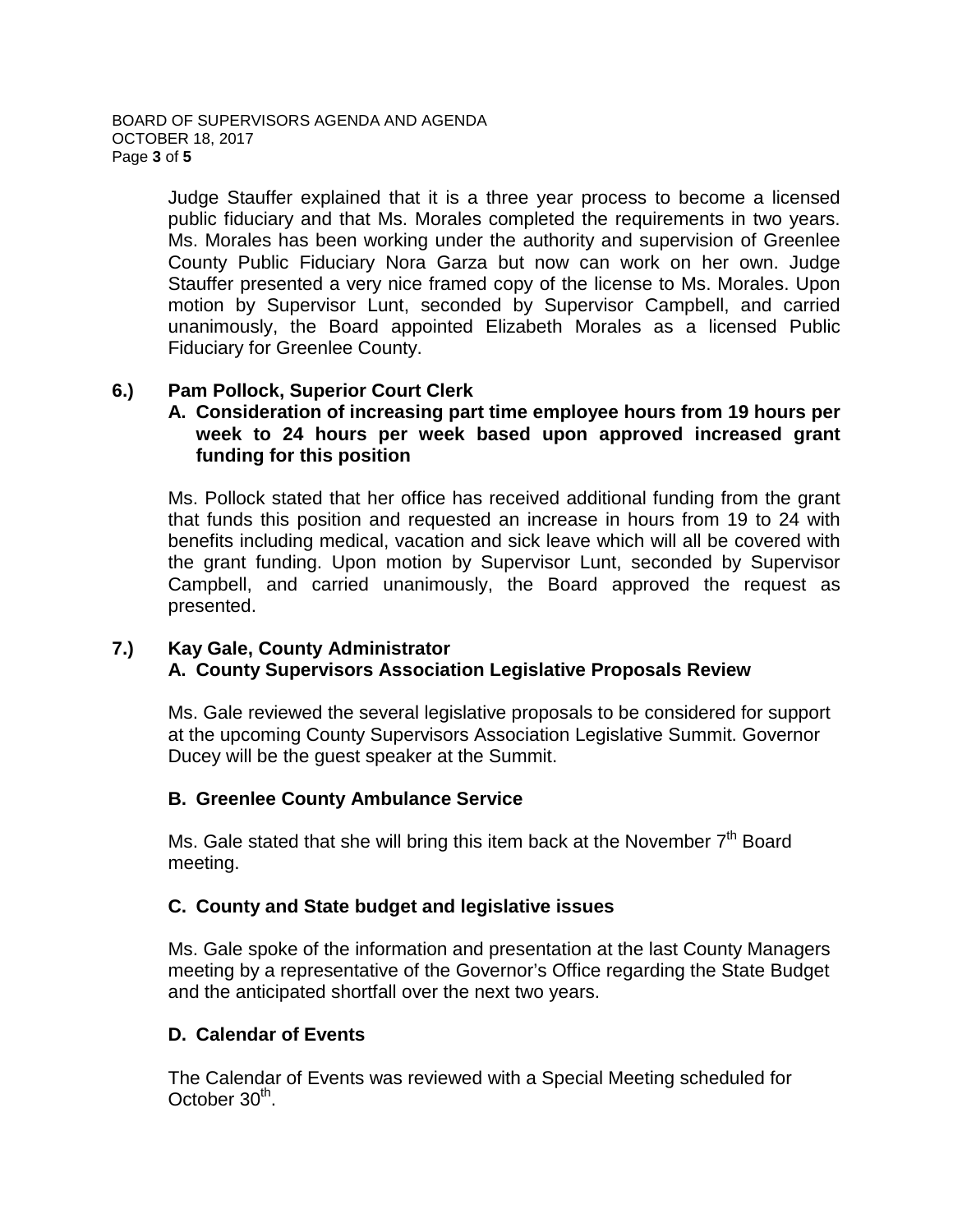- **8.) Consent Agenda**
	- **A. Clerk of the Board: Consideration of approval of minutes to previous meeting – 10/03/2017**
	- **B. Clerk of the Board: Consideration of approval of expense warrants in excess of \$1,000.00 – Voucher 1027; 1028; 1029**
	- **C. Chief Finance Officer: Consideration of approval of general fund loans in the amount of \$110.31 to be reimbursed upon receipt of funds: Fund 237 - \$110.31**
	- **D. IT Manager: Consideration of approval of Employee Transaction Form – E. Estrada, Network Systems Administrator**
	- **E. County Sheriff: Consideration of approval of Employee Transaction Form – L. Clonts, Detention Officer; J. Rios, Detention Officer**
	- **F. Superior Court Clerk: Consideration of approval of Employee Transaction Form – L. Gaskill, Part time Deputy Court Clerk**
	- **G. Superior Court Judge: Consideration of approval of Employee Transaction Form – E. Morales, Public Fiduciary**
	- **H. County Sheriff: Consideration of approval of Governor's Office of Highway Safety Selective Traffic Enforcement Program (STEP) Grant Agreement in the amount of \$26,000.00 requiring no matching funding**
	- **I. Public Works Manager: Consideration of approval of Amendment IV of the Total Maintenance & Repair Service Agreement with Empire Southwest, LLC to include the 950K Loader**

Upon motion by Supervisor Lunt, seconded by Supervisor Campbell, and carried unanimously, the Board removed item G of the Consent Agenda and approved the remaining items as presented.

# **10.) Supervisor Reports**

## **Supervisor Richard Lunt A. Eastern Counties Organization Legislative Field Trip**

Supervisor Lunt participated in the Eastern Counties Organization Legislative Field Trip where 26 legislators, the Governor's advisor for natural resources, and the transportation advisor attended. The group was flown by helicopter over the C.C. Cragin Watershed and Rim Lake Restoration Treatments that were done by the Salt River Project (SRP).

## **B. Eastern Arizona College President Nomination Presentation**

Supervisor Lunt attended the president nomination presentation and observed the process for Eastern Arizona College (EAC). He stated that Todd Haynie was